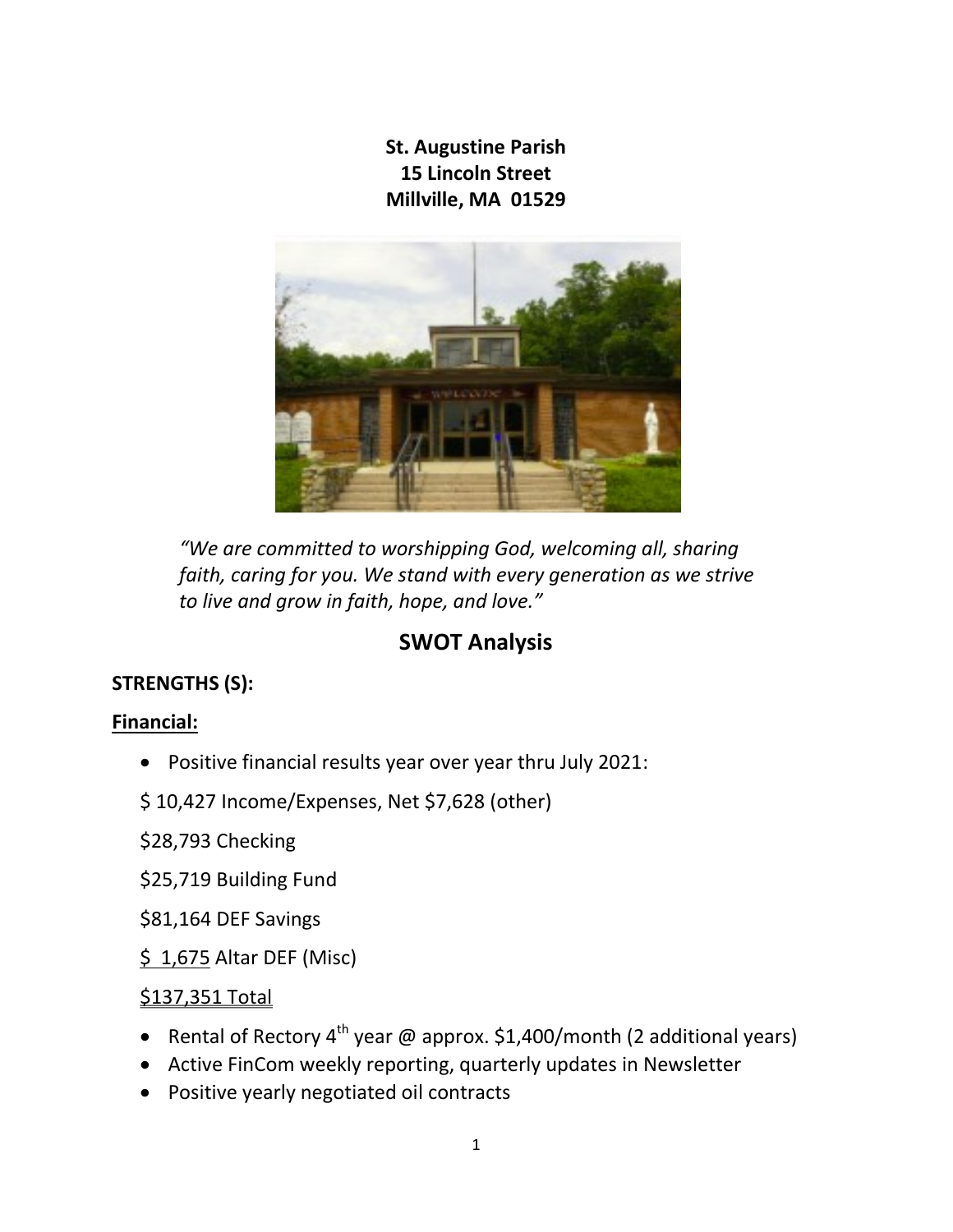### Campus/Facilities:

- Church is in good physical shape with abundance of seating and parking spaces
- Updated, energy efficient church with seating capacity of 487, air conditioned hall with 9 classrooms and seating for 177, and a relatively new commercial grade kitchen.
- Mass Save replaced all church and hall lighting with LED fixtures
- New Roof on Rectory (\$18,000 PAID), 2 car garage
- Additional storage building/garge next to hall
- Two (2) outbuildings for storage (previously used by scouts)
- Fully maintained organ (\$850 PAID)
- Centrally located within lower Blackstone Valley
- Building & Grounds committee tracks maintenance needs

- A number of active ministries as noted within the parish profile
- MITU established fundraiser with Fr. Esposito, Fr. Victor and Good Shepherd. 83% of \$70,000 commitment completed. Scheduled to finish by February 2022, well in advance, due to key cooperation/communication between parishes
- Committed core of daily Mass-goers and spiritual followers (16 to 24 parishioners)
- We are a "welcoming" community but realize that we must become more "invitational" as well
- Stable (maintenance) enrollment
- Clustering has proved it can work with solid pastoral leadership
- Deacon Mike and Marsha Hafferty as a consistant spirtual presenance
- Dedicated religious education teaching staff
- Parish collects food on a regular basis for the Blackstone-Millville Food Pantry, and our parishioners volunteer there weekly.
- Service to Community
	- o St. Vincent de Paul
		- Financial assistance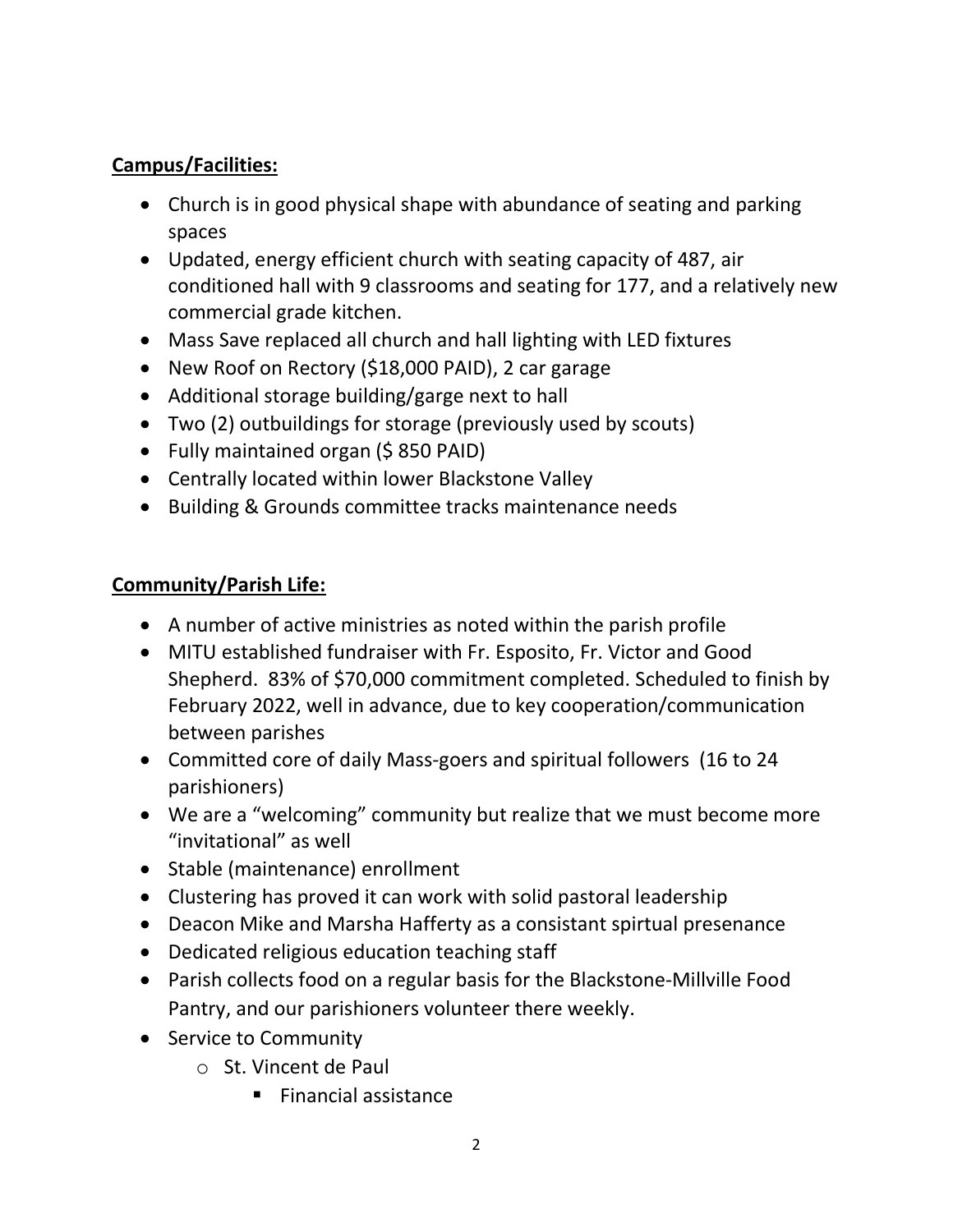- Food baskets and Christmas gifts
- **Service for anointing of the sick**
- o Outreach Team
	- Cards/breads delivered for those in town with deaths in family
	- **Parish newsletter**
- o Veteran's Breakfast
	- Open to veterans and their families
	- Open to first responders
	- Religious education students participate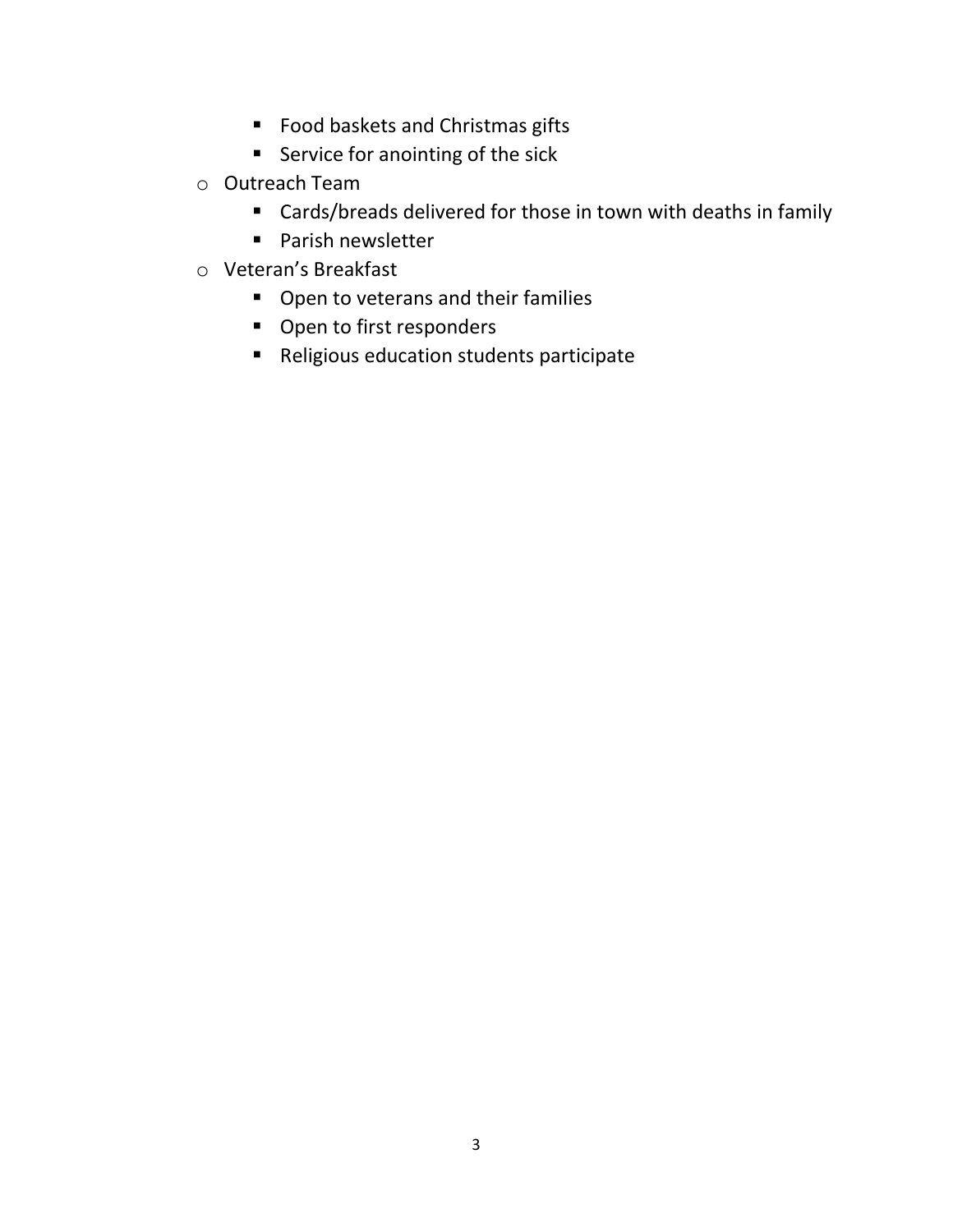#### WEAKNESSES (W):

#### Financial:

- Covid has impacted income from fundraisers
- Commitment of parishioners for using envelopes or e-funds (cash only)
- Using one-time funds for operating expenses
- Lack of new parishioners or knowledge of same need formalized "Invitation packet"
- Loss of income from bulletin advertisers; only one local advertiser utilized on current bulletin

### Campus/Facilities:

- Maintenance of grounds challenging, with hills, walls, and wooded areas
- Parking lots in need of patching and sealing, expensive to maintain
- Hall requires regular maintenance to keep it usable and rentable
- Rectory in need of carpentry work and painting
- Snow & ice management in winter can be expensive due to hills

- No Priest residing in Rectory for 4 years
- High turnover of priests, no stability or consistancy of leadership, from "ReBuilt" to final years
- Youth ministry stopped during Bishop's removal of Fr. Gagnon
- No formal process for inviting the non-churched, 91% of population (286/3,253) in Millville
- Lack of consistancy of spiritual happenings/events
- Parishioners left due to Mass time changes, changes to music ministry (e.g. loss of choir), children involvement in music ceased
- No measured Parental responsibility for RE
- Same people in charge of running same ministry functions.
- Reluctance of parishioners to get involved, especially leadership positions
- Some followers, few leaders
- Inconsistant CCD/RE leadership and direction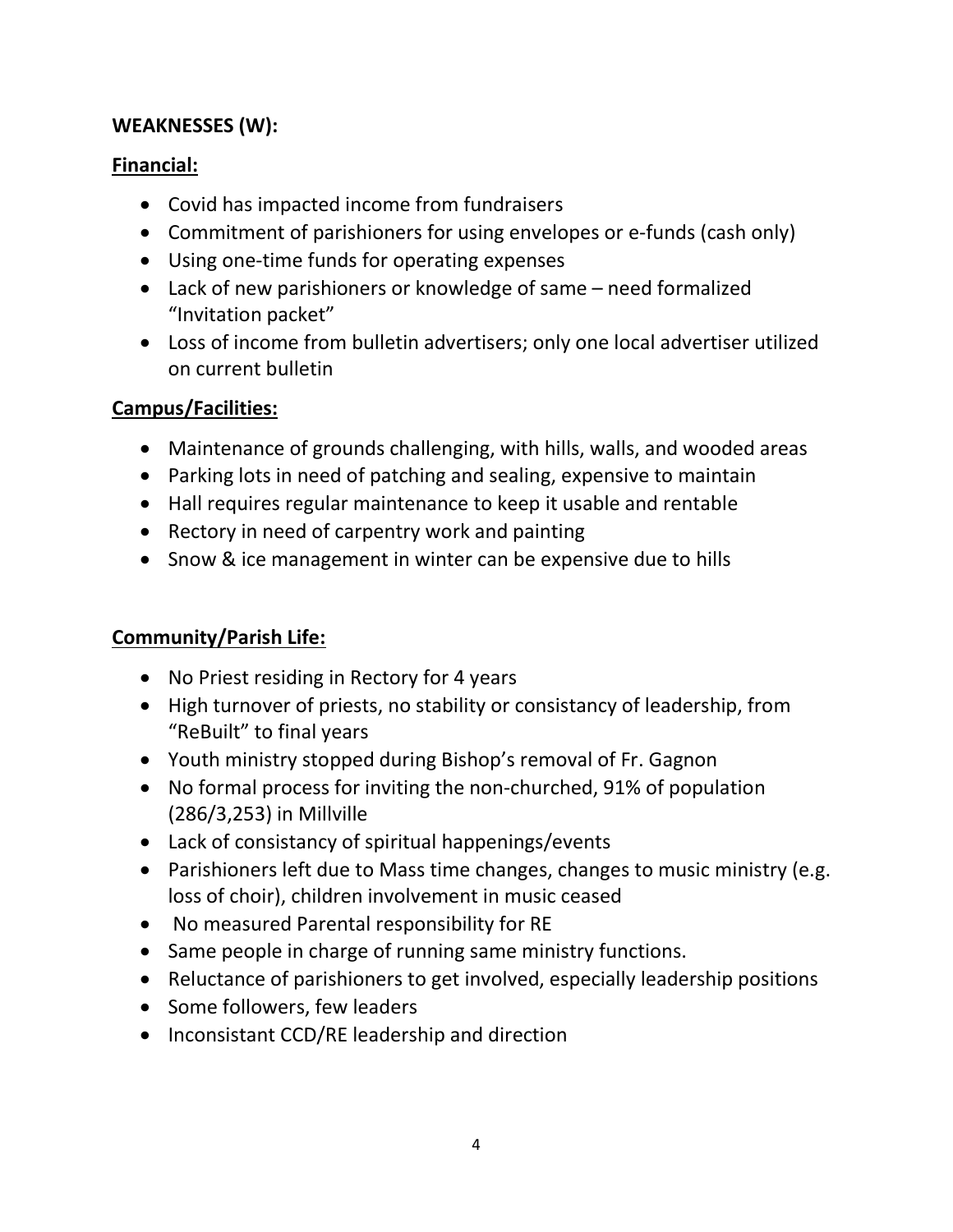## OPPORTUNITIES (O):

## Financial:

- Establish goal percentage for "e-funding" to all parishioners to establish "obligation to support," (not just a few dollars in the basket)
- Continue updates in quarterly Newsletter, weekly bulletins, and homilies regarding support of Parish and cost of certain items by specific ministries, i.e., grounds – cost of snowplowing
- Develop a 2 to 3 year capital and operating plan/budget
- Develop "for profit" quarterly events using commercial kitchen and hall
- Allow churches to invest in potentially higher yielding ROI than DEF, partial % permission if possible

# Campus/Facilities:

- Use BVT connection for assistance with activities like woodworking or computer help
- Better advertise availability of parish hall with commercial kitchen

- Establish that the Pastoral Council should help to lead the parish discussion and assist in defining the "vision" of the Parish as a strategy. Hold ministries accountable for tactics to support strategy.
- Review/revamp parish guidelines regarding the Pastoral Council membership on regular basis allowing for new members, new ideas, new leadership to be developed as part of the Parish Renewal process.
- Outward reach thru ministries, succession planning for ministry leadership.
- Faith Formation, Bible Studies, explaning the parts of the Mass ETC.
- Have religious education students participate in Family Mass as in past
- Reinitiate religious education service hours for confirmation class